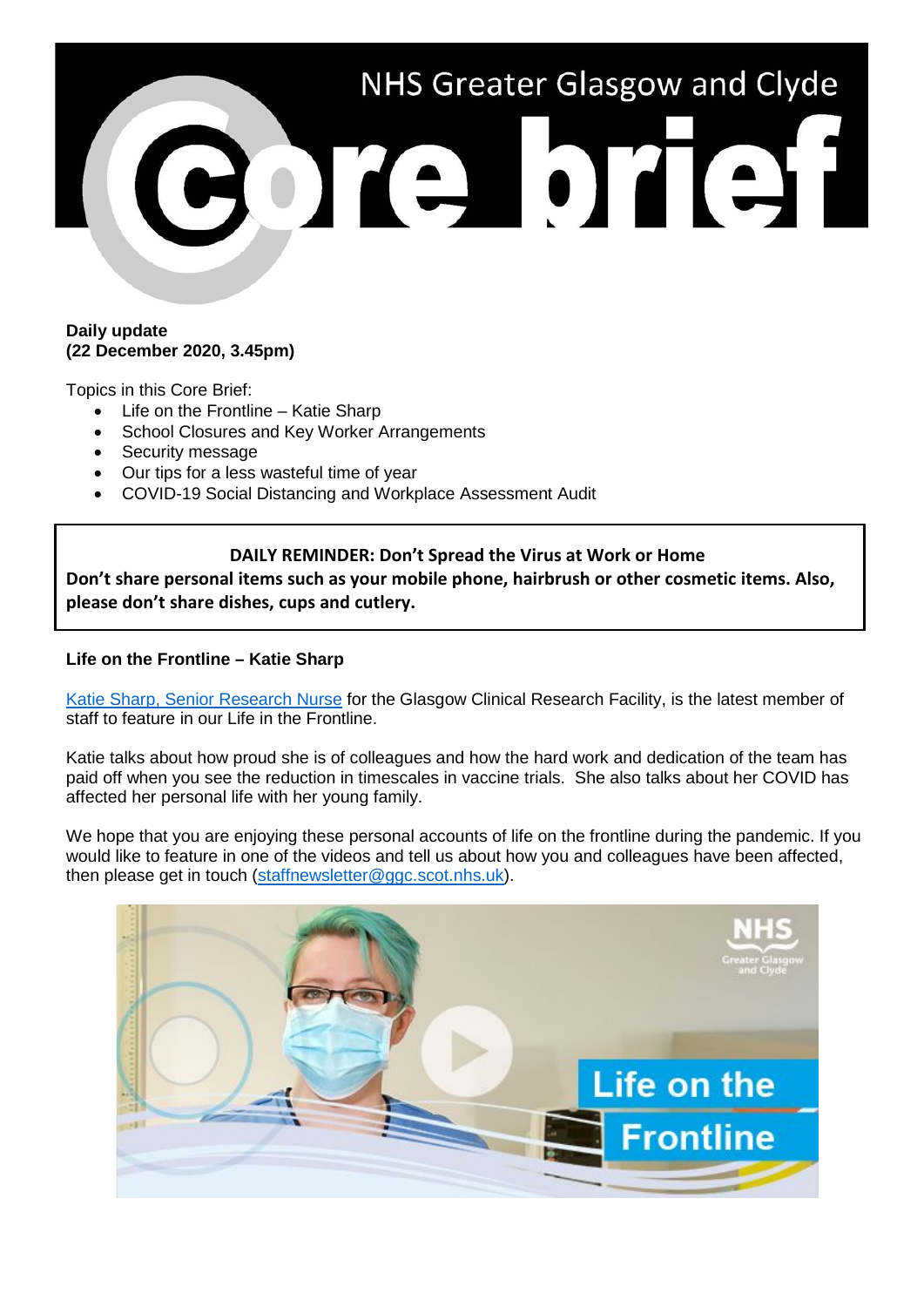## **School Closures and Key Worker Arrangements**

As you will be aware the First Minister announced at the weekend that Scottish schools will remain closed for a longer period over the Christmas holidays. School will now reopen on 11 January 2021, but for online learning only.

However, please note that whilst the revised school opening schedule applies for the majority of pupils, children of NHS workers may return to school on or around 5 January as planned. You should arrange to liaise with your local authority and/or school to find out local arrangements.

## **Security message**

Site based security personnel such as Eddie at the QEUH (pictured) will continue to be present at a number of site entrances. They are there to ensure safe access and promote social distancing and good hand hygiene by reminding all to use the hand gel stations on entry to buildings.

They will continue to ask staff to present their ID Badge on entry to the building, including those staff in uniform. Please be ready to display your badge as you approach the entrance to help ease the process.

Staff are reminded of the need to ensure they observe social distancing measures, and that they apply alcohol gel to their hands when entering and exiting the building.

Please remember, our security colleagues are in place to help protect us and keep us safe. Please be respectful and considerate and help them to help us.

## **Our tips for a less wasteful time of year**

As we look ahead to Christmas, many of us may wish to spare a thought for how we can make this time of year kinder to the environment. Each Christmas, we produce 30% more waste than we do in the rest of the year. This includes 1,315 tonnes of wasted turkey and 375 tonnes of wasted mince pies. Consider buying only what you need, freeze your leftovers, and use the food waste bin if you can.

Wrapping paper is not recyclable, due to glitter, ribbons and plastics in the paper. Glitter contributes to more than 12.2 million tonnes of plastic that enters the ocean each year. As the tiny bits of plastic can harm wildlife and get into the food chain, so if you are yet to get wrapping, maybe you could consider going glitter free this year.

For more information and useful tips on how to have a more environmentally friendly Christmas, please click [here.](http://www.staffnet.ggc.scot.nhs.uk/Corporate%20Services/Communications/Hot%20Topics/Documents/A%20less%20wasteful%20time%20of%20year.pdf)

# **COVID-19 Social Distancing and Workplace Assessment Audit**

The NHSGGC Guidance on Social Distancing (SD) was issued in June 2020. A key component of this guidance was the requirement for local managers in conjunction with staff to undertake a specific risk assessment to identify risks and suitable control measures associated with COVID-19 in the workplace.

An audit tool has been developed on Webropol. The aim of this audit is to provide assurance to our workforce, service users and members of the public that we are continuously striving to ensure a safe and healthy workplace for all during the COVID-19 pandemic.

Please access the [Audit Guidance document](https://www.nhsggc.org.uk/media/264335/covid19_staff_socdist_risk_assess_audit_guidance.doc) for further information.